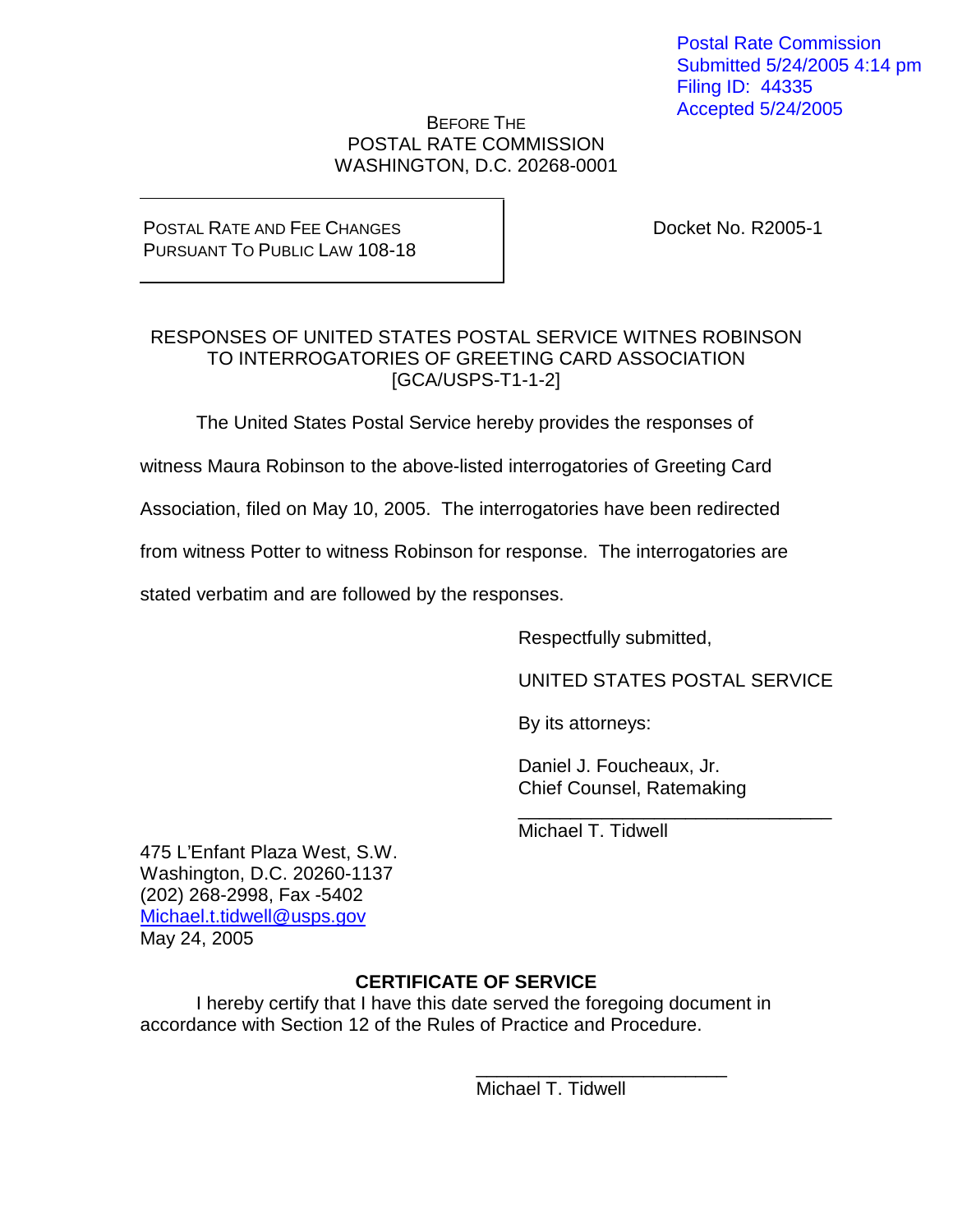**GCA/USPS-T1-1**. In your testimony at page 2, starting at line 18, you state "We currently face serious economic and operational challenges. The need to raise rates prematurely for any reason will not help us meet them, and will burden our customers and the economy." In the same manner, you stated publicly and in greater detail at recent Senate Committee hearings on postal reform: "Electronic diversion continues to erode First-Class Mail volume, this product will become more price-sensitive than ever. Higher rates will likely increase the pace of change, accelerating the volume decline, resulting in falling revenue . . . ".

- a. Do you understand your statement at the Senate Committee hearings on postal reform to be what economists call a situation of absolute own price elasticity with a value greater than the absolute value of -1?
- b. Why is the Postal Service proposing to raise rates at all for FCM in this case if it believes the lost volume from the increase will reduce, rather than raise, revenue for the Postal Service?
- c. Do you agree that USPS witness Thress and you cannot both be correct in assessing the true value of the own price elasticity for the FCLM subclass?
- d. How do you reconcile your statement above at the Senate Committee hearings on postal reform with the "rate case elasticity" submitted by USPS witness Thress in this case, which shows an own price elasticity for FCM below the absolute value of –1, albeit higher than the relatively inelastic rate case elasticity for FCM that he submitted in last rate case?
- e. Is your statement at the Senate Committee hearings on postal reform and in your testimony as referenced above one of the reasons the Postal Service considered phased rates preparatory to filing this case, i.e. to avoid a highly publicized double digit increase in the face of increasingly elastic demand conditions in FCM?
- f. Are there other elasticity perspectives than those proffered by rate case witnesses of which you or any staff advising you are aware which have helped inform your opinion of the issues? If so, please provide all such materials, including, but not limited to, materials developed under the direction of Margaret Crenshaw within the USPS or any individuals or groups outside USPS, other internal source(s) or external source(s).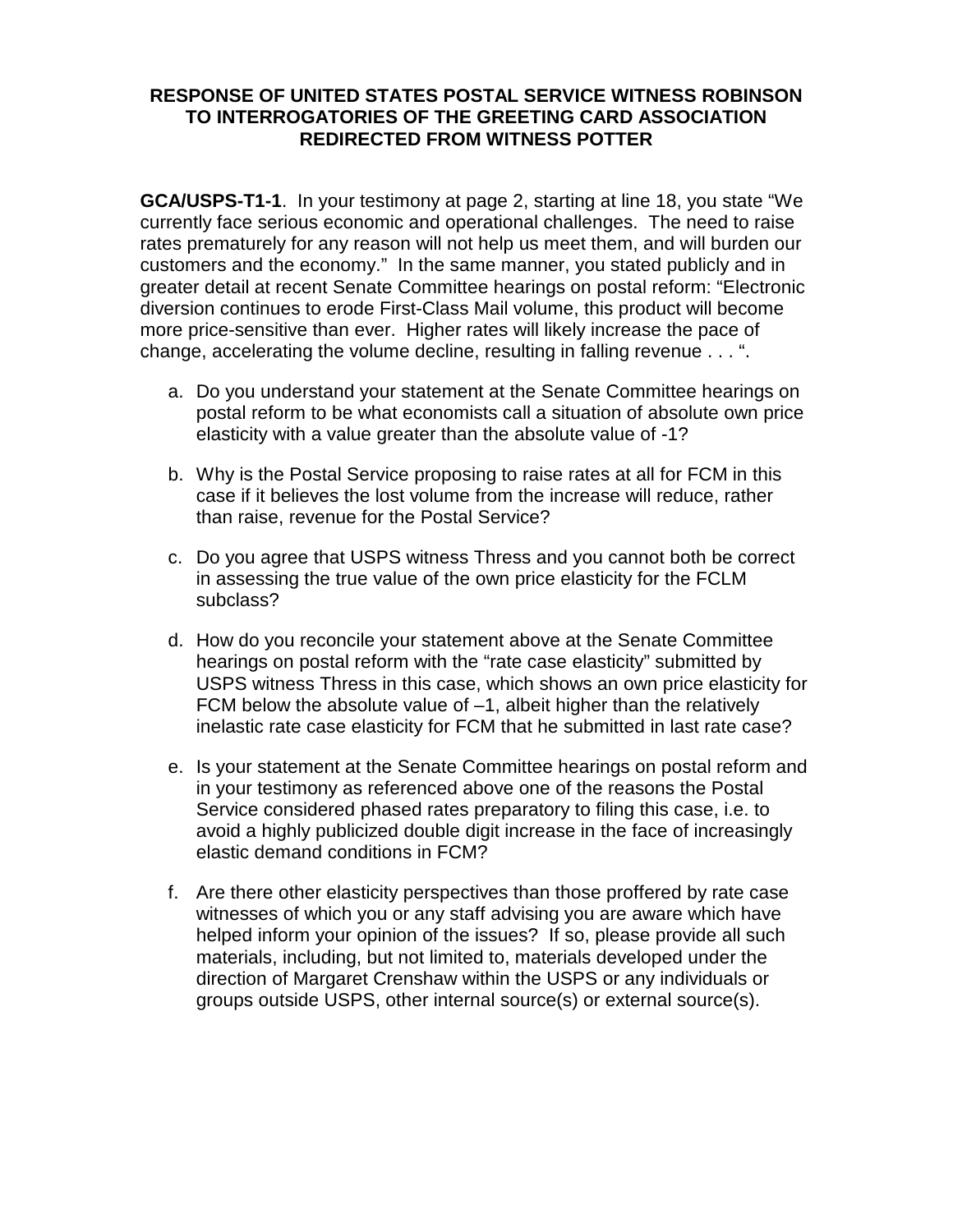#### **RESPONSE to GCA/USPS-T1-1:**

In his April 14, 2005 testimony before the Senate Committee on Homeland Security and Governmental Affairs, witness Potter was not discussing the empirical estimation of own-price elasticities. Witness Potter testified on the Postal Service's long-term financial and operational outlook. These concerns are not solely focused on FY 2006 (the test year in this docket) but rather look at the longer term. I see no inherent contradiction with the fact that a measured price increase may produce a net increase in contribution and the concern that raising prices is not always the preferred or optimal solution for every given circumstance. In this instance, the Postal Service believes a measured acrossthe-board increase is the most appropriate means to meet the escrow requirement. However, the long-term viability of almost any organization is not its ability to unilaterally raise prices. Instead, it is the ability of the organization to provide the products or services its customers or constituents need at reasonable prices.

a. Holding all else constant, if the own-price elasticity for a product is greater than one in absolute value, then total revenue will decrease if the price of the product increases. However, the cited section of witness Potter's Senate testimony does not discuss a circumstance where all else is held constant. Witness Potter discusses a scenario where electronic diversion reduces the demand (shifts the demand curve) for First-Class Mail. This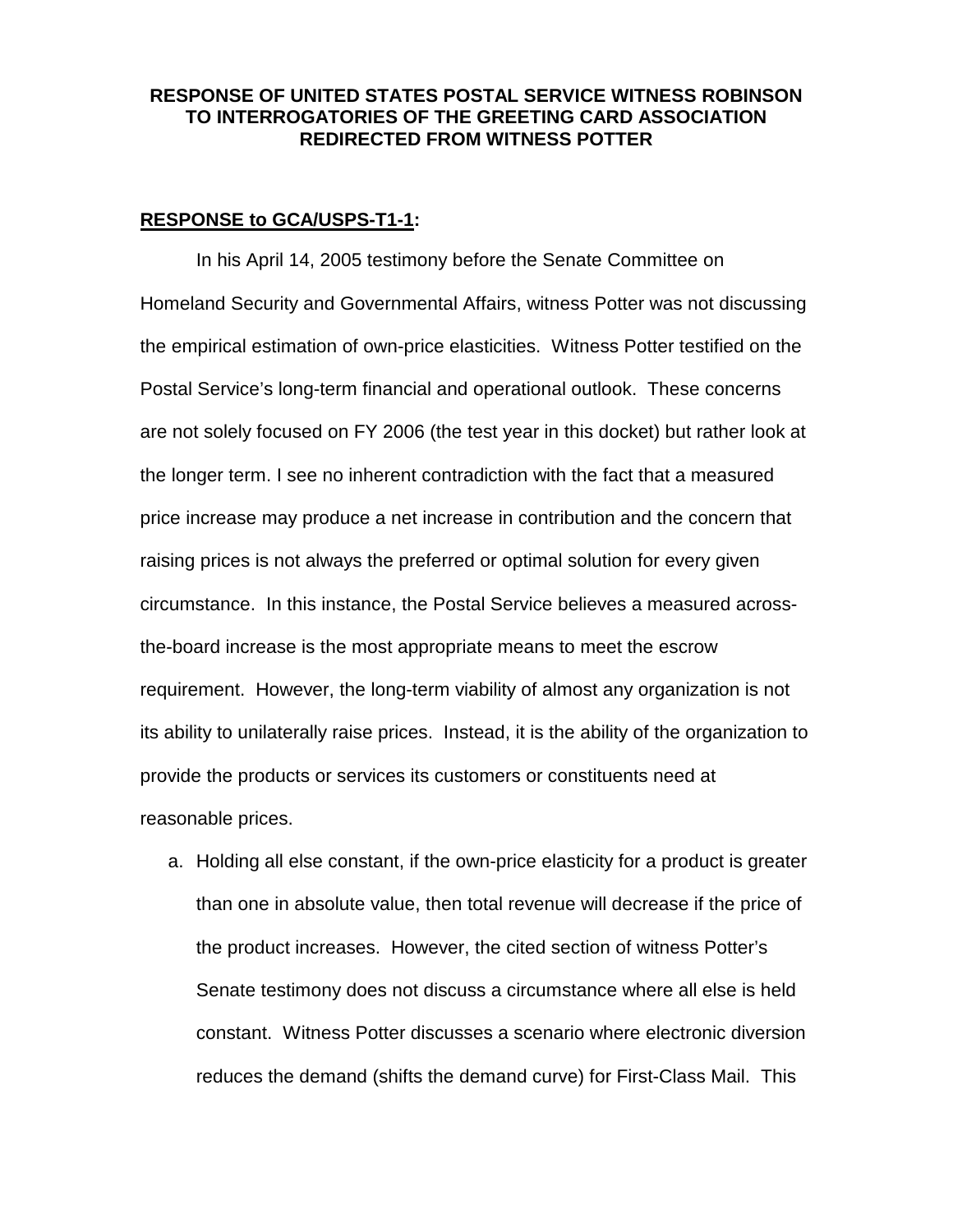# **RESPONSE to GCA/USPS-T1-1 (continued):**

scenario may be associated with, for instance, changes in the actual or

perceived substitutability of electronic messages for First-Class Mail. This

effect is modeled by witness Thress who states "

The Internet has had a very strong negative effect on First-Class single-piece letters volume, explaining annual losses that have averaged 4 percent per year for nearly a decade.

USPS-T-7 at 55. Even with the consideration of the effect of electronic

diversion as measured by witness Thress, the estimated test-year

elasticity of demand for First-Class Mail is less than one in absolute value.

b. As shown in Exhibit USPS-27A and Exhibit USPS-27B, I do not believe

that the proposed increase in First-Class Mail rates will reduce revenue for

the Postal Service. Test-year revenues from First-Class Mail are

projected to increase by \$1.4 billion. This projected revenue increase

incorporates the volume reduction that occurs as a result of the proposed

increase in rates.

c. See the response to (a) above. In addition, witness Potter's Senate testimony focuses on a longer period than does witness Thress's testimony.

Witness Potter's Senate testimony discusses the long term performance of the Postal Service beginning with postal reorganization and focusing on the Postal Service's success in addressing more recent concerns expressed by the General Accountability Office, Congress and others. He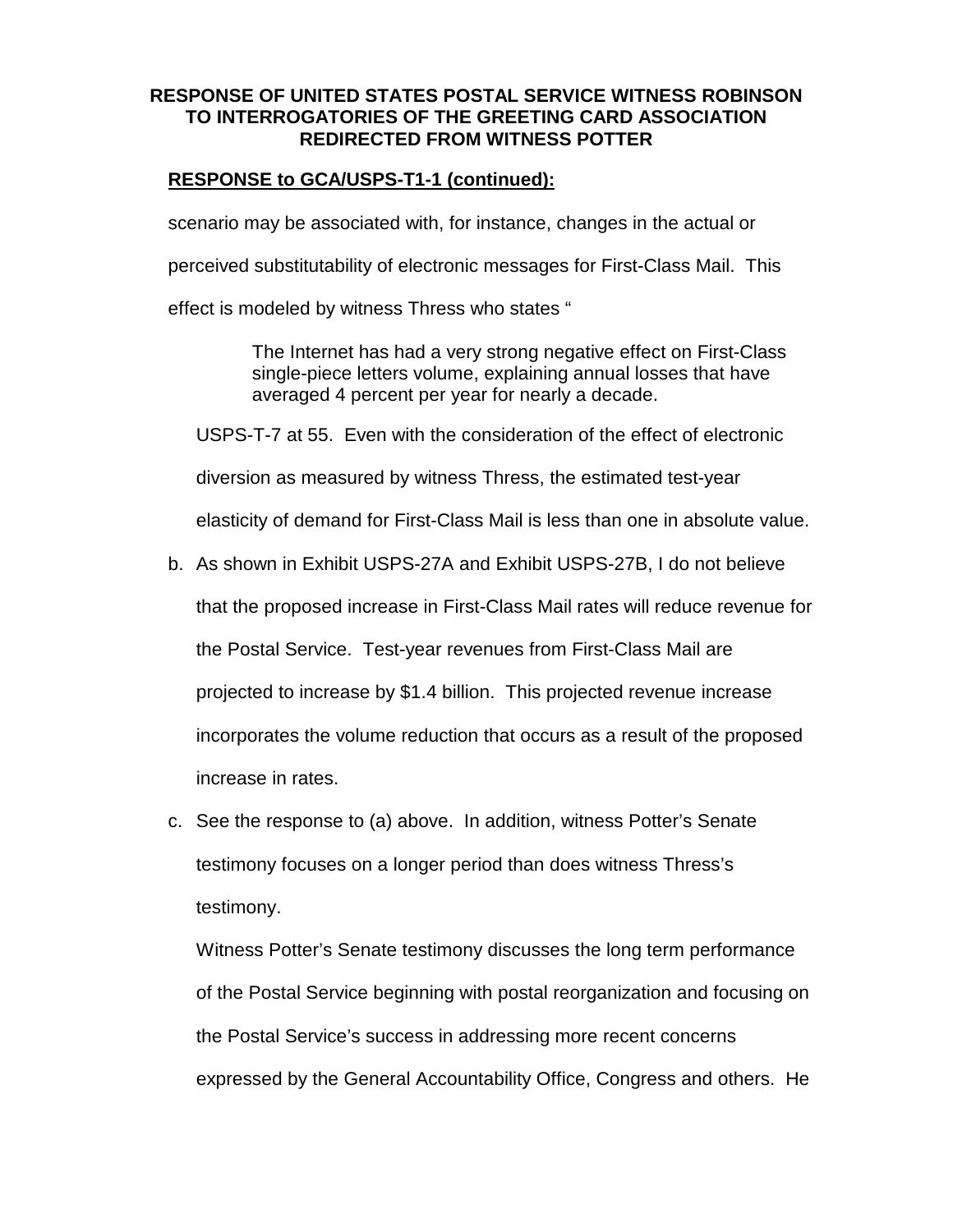# **RESPONSE to GCA/USPS-T1-1 (continued):**

specifically notes "[t]he future of America's postal system, however, will depend on much more than the next rate case" and continues to discuss long term planning initiatives including the Strategic Transformation Plan 2006-2010. On the other hand, witness Thress's testimony including the elasticity estimates are focused on the test year.

- d. See the response to part (c).
- e. As discussed in the Postal Service's testimony, in this docket, witness Potter determined that the escrow requirement could be best met through an across-the-board rate request, not a "phased rate increase" or any other possible rate proposal.
- f. The only estimates of elasticity relied upon in the preparation of this rate case were those provided by witness Thress in his testimony. I have been unable to locate any other elasticity estimates prepared "within the USPS or [by] any individuals or groups outside USPS, other internal source(s) or external sources(s)" for the Postal Service.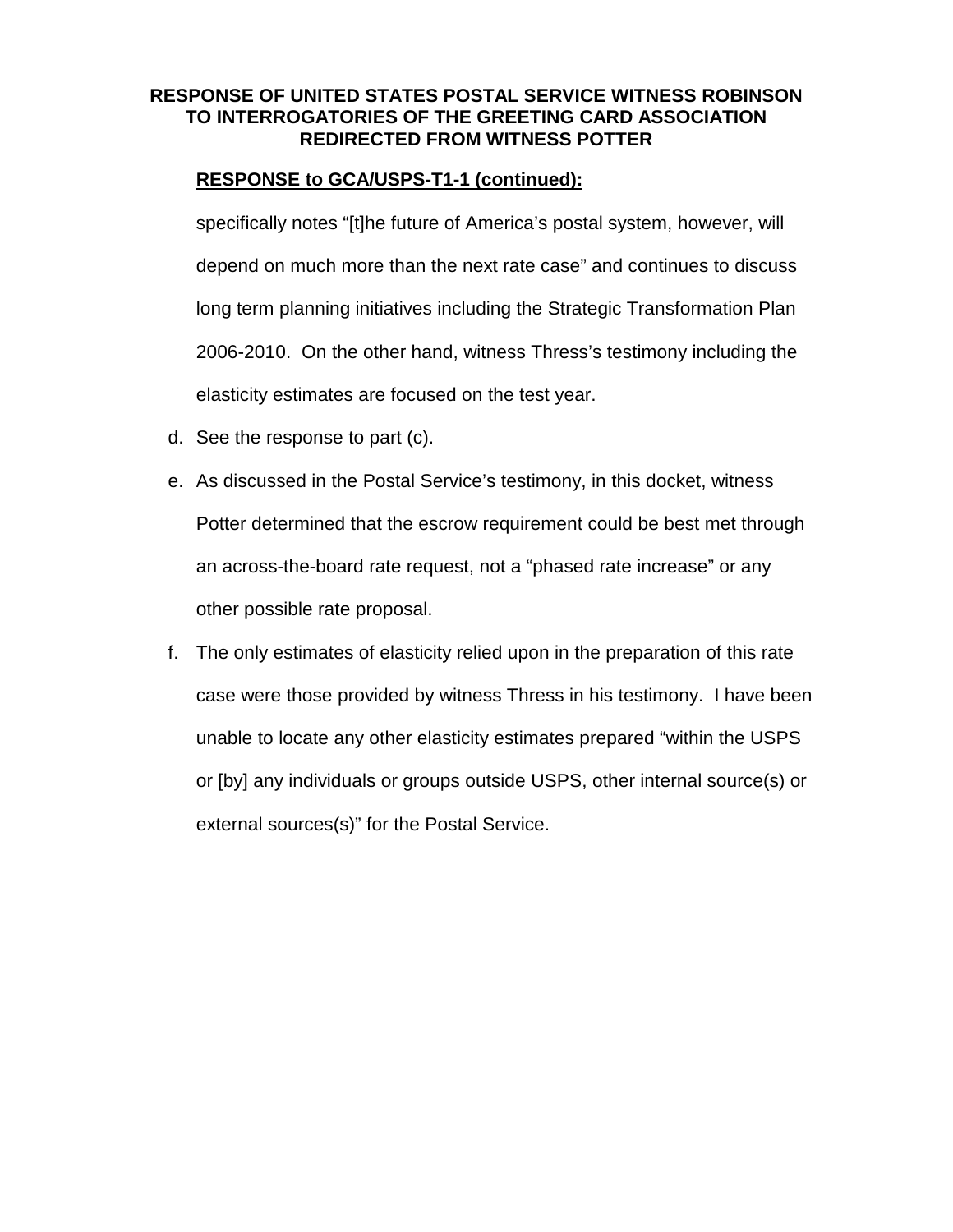**GCA/USPS-T1-2**. In your testimony at page 2, starting at line 18, you state "We currently face serious economic and operational challenges. The need to raise rates prematurely for any reason will not help us meet them, and will burden our customers and the economy." In the same manner, you stated publicly and in greater detail at recent Senate Committee hearings on postal reform: "Declining First-Class Mail volume, coupled with a market shift from higher-margin to lower margin products, will result in insufficient revenue to support our infrastructure and the costs of an ever-expanding delivery network." In a letter to Sen. Susan Collins dated February 24, 2005, USPS Board of Governors, Chairman James C. Miller III stated: "On the other hand, the Service faces significant challenges. Its decades-old business model, in which a continually-growing First-Class Mail volume with its large per-piece contribution defrays the major portion of infrastructure costs, is no longer valid."

- a. Are your statements consistent with that of Chairman Miller? If your answer is not an unqualified "yes," please explain.
- b. Please state specifically what "lower-margin products" you are referring to by subclass.
- c. Combined with your statement about increasing elasticities in FCM, isn't the inevitable conclusion of the points made above that today's lower margin volume drivers for the Postal Service will have to have larger perpiece contributions than at present, while FCM will have to have lower per-piece contributions than at present? Please explain fully your answer.
- d. Do you agree that the proposed across the board rate increase in this case, whatever its merits on other grounds, does not address the relative rate issues implied by the above statements?
- e. When does the Postal Service plan on starting to address the relative perpiece contribution issues raised in the above statements insofar as rate setting is concerned?
- f. Would you agree that if per piece contributions are lowered for FCM, and raised for Standard, some Standard mail that is price inelastic may migrate to FCM, thus helping to ameliorate the current decline in FCM volume?
- g. Is rapid growth from targeted advertising FCM at relatively higher per piece contributions to overhead, albeit lower than current, combined with higher-than-current per- piece contributions from advertising mail that remains in the Standard Class the most likely new business model that the USPS will need to adopt to remain financially viable? Please explain fully your answer.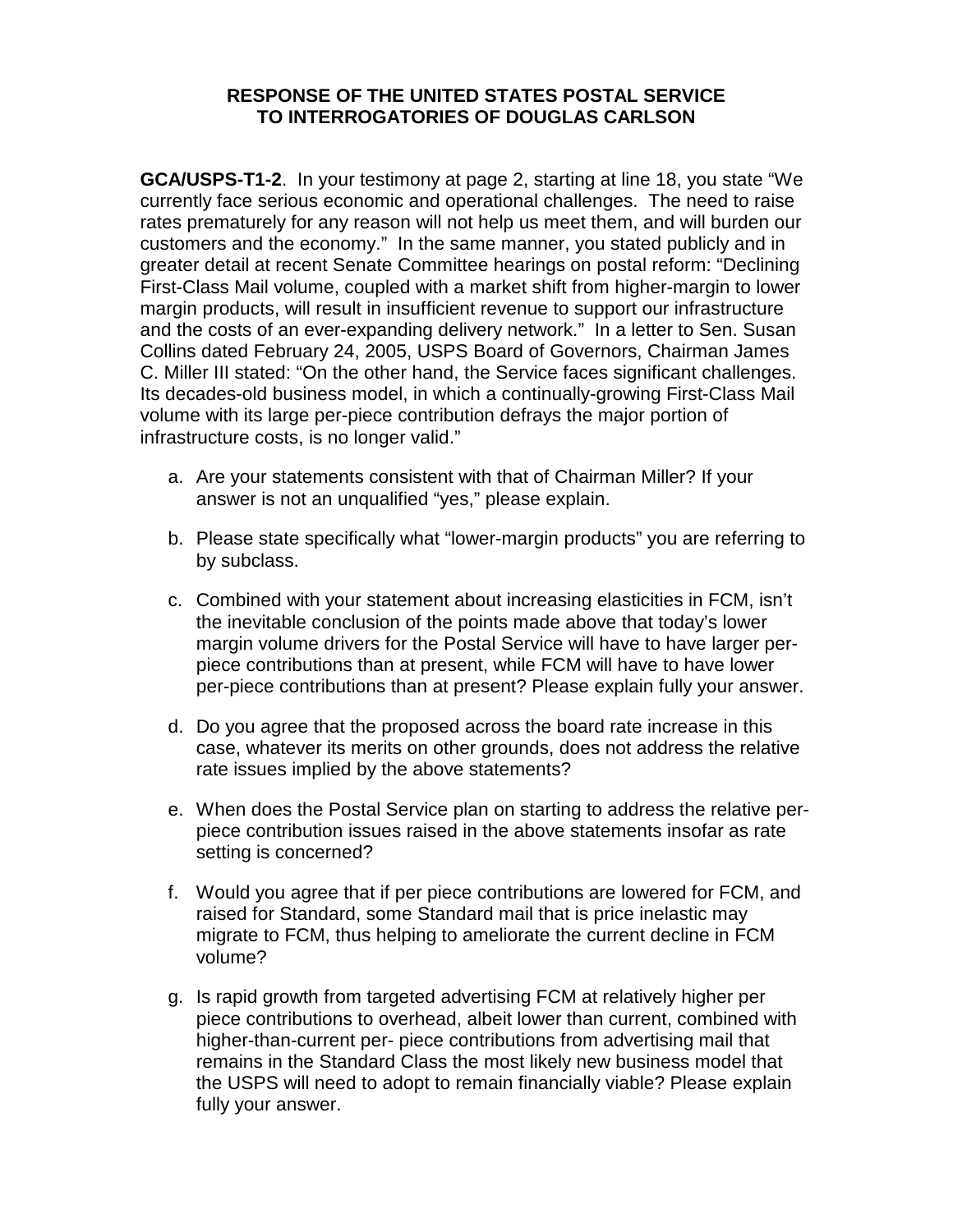#### **GCA/USPS-T1-2 (continued):**

h. Was any costs benefit test applied to the question whether the costs of avoiding the issues raised in a. through g., above, were worth the benefits of an across-the-board revenue raising initiative that does not address those issues? If your answer is not an unqualified "no," please describe that test fully and state the conclusions it yielded.

#### **RESPONSE**:

- a. Yes. I believe the statements of witness Potter and Chairman Miller are consistent.
- b. The context of the quote suggests that witness Potter was discussing products with lower cost coverages ("lower margins") than the First-Class Mail Letters and Sealed Parcels subclass. The estimated test-year-afterrates cost coverage for the First-Class Mail Letters and Sealed Parcels subclass is 229.8 percent. All other subclasses with the exception of Standard Mail Enhanced Carrier Route have lower cost coverages. Exhibit USPS-27B. While I do not believe that any subclass would be exempted from a future rate increase, the volume growth of Standard Mail Regular in contrast to the decline in First-Class Mail Letters would suggest that this subclass might be one possible source of additional contribution.
- c. No. The quoted statement suggests that the decline in First-Class Mail Letters volume and the possible resulting decline in total contribution from this subclass will need to be offset. However, I cannot reach the conclusion that First-Class Mail Letters subclass per-piece contribution will necessarily decline, it may remain constant or even increase somewhat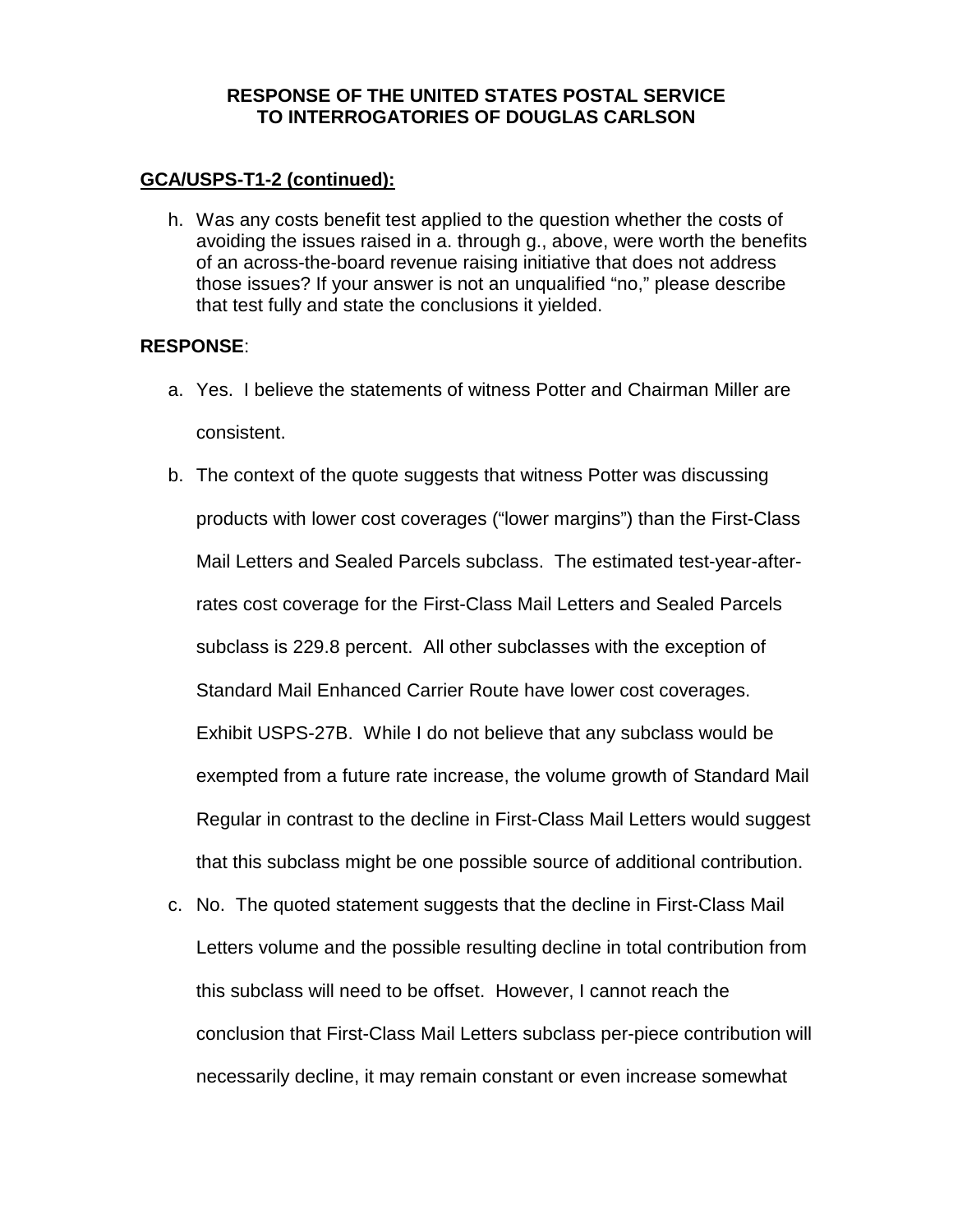#### **RESPONSE to GCA/USPS-T1-2 (continued):**

depending on the Postal Service's evaluation of the circumstances surrounding a future rate request. In addition, while larger per-piece contributions may be necessary from other subclasses, the need for any such increases may be, in part, offset by volume growth.

- d. Yes.
- e. The Postal Service considers the full context in which pricing decisions are made and develops a pricing proposal that meets its revenue requirement and that is consistent with the pricing criteria and other statutory requirements of the Postal Reorganization Act. While the structure of future rate proposals is unknown, I expect that the Postal Service will consider all relevant factors, including those discussed in the testimony of witness Potter and Chairman Miller in formulating its next rate request.
- f. No. Migration between Standard Mail and First-Class Mail would depend on the relative prices of those products not the absolute per-piece contribution. For example, it is possible that per-piece contribution for First-Class Mail could decrease, per-piece contribution for Standard Mail could increase and the actual prices for each of these products would be the same.